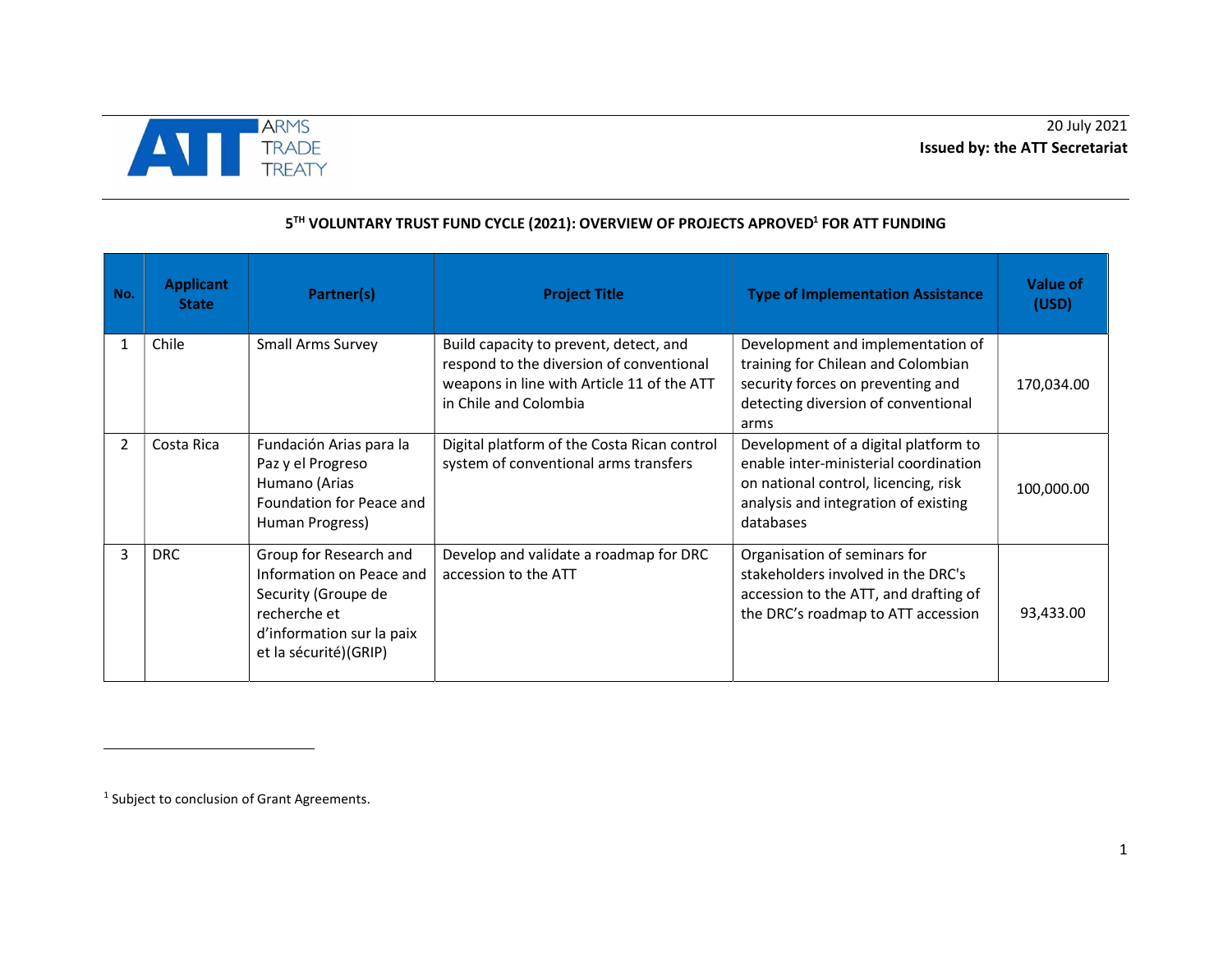| Δ  | El Salvador | None                                                                                                                                             | Purchase of a basic military version MTI<br>Projectile Recovery Chamber of 24 inches        | Procurement of equipment to be<br>used in recovering projectiles for<br>forensic analysis                                                                                                                                                                                                                  | 98,500.00 |
|----|-------------|--------------------------------------------------------------------------------------------------------------------------------------------------|---------------------------------------------------------------------------------------------|------------------------------------------------------------------------------------------------------------------------------------------------------------------------------------------------------------------------------------------------------------------------------------------------------------|-----------|
| 5  | Fiji        | Centre for Armed<br><b>Violence Reduction</b><br>(CAVR)                                                                                          | Final steps to ATT accession and full<br>compliance                                         | Facilitation of ATT accession process,<br>review of the Arms and Ammunition<br>Acts and customization of record<br>keeping system                                                                                                                                                                          | 92,491.00 |
| 6  | Lebanon     | None                                                                                                                                             | Lebanese ISF Territorial Intervention Units<br><b>Firearms Control</b>                      | Security upgrade of stockpile of<br>warehouses to ensure safe and<br>secure weapons and ammunition                                                                                                                                                                                                         | 70,675.00 |
| 7  | Liberia     | Centre for Armed<br><b>Violence Reduction</b><br>(CAVR)                                                                                          | Filling arms control record keeping gaps in<br>Liberia                                      | Installation of a record keeping and<br>reporting system (Arms Tracker) as<br>well as training of government<br>officials on the use of the record<br>keeping system                                                                                                                                       | 98,654.00 |
| 8  | Mali        | Group for Research and<br>Information on Peace and<br>Security (Groupe de<br>recherche et<br>d'information sur la paix<br>et la sécurité) (GRIP) | Building knowledge and capacities to<br>strengthen the implementation of the ATT<br>Roadmap | Implementation of the national ATT<br>roadmap by conducting legal analysis<br>and organising seminars for<br>government officials,<br>parliamentarians, private sector and<br>civil society                                                                                                                | 69,250.00 |
| 9  | Mexico      | None                                                                                                                                             | Fortalecimiento del Registro y Controles de<br>los Flujos de Armas en Mexico                | Establishment of a system to<br>complement the National Arms<br>Database to control and record arms<br>transfers in Mexico. And to facilitate<br>coordination and information sharing<br>between national and federal<br>authorities in Mexico as well as with<br><b>Central and South American States</b> | 95,200.00 |
| 10 | Namibia     | <b>Control Arms</b><br>(Nonviolence<br>International)                                                                                            | ATT Implementation in Namibia: Toward a<br>Comprehensive National Control System            | Review of legislation governing arms<br>transfers; development of National<br>Controls List; preparation of Initial                                                                                                                                                                                        | 79,709.00 |